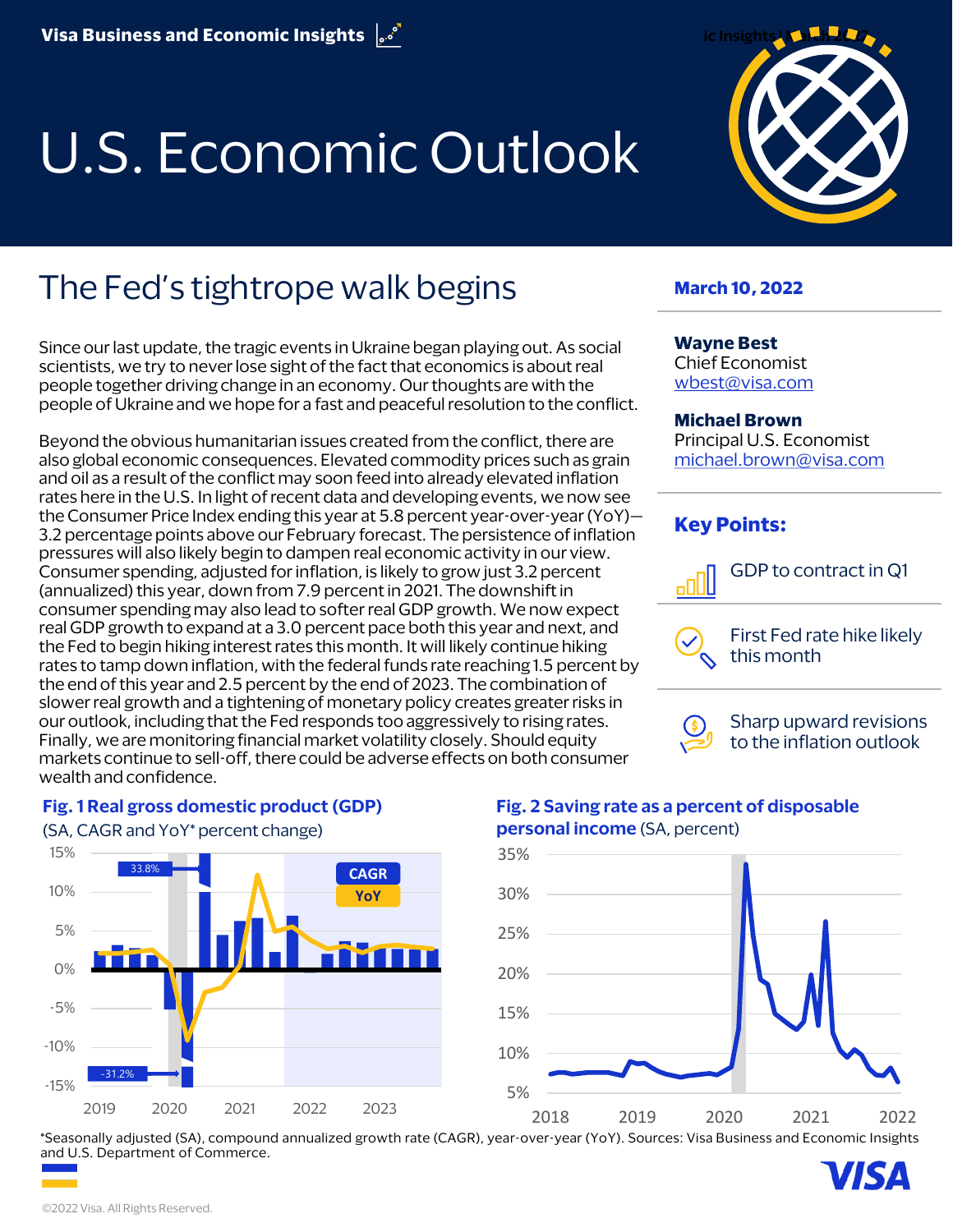# The Fed's tightrope walk begins

#### **Consumer spending pressures emerging**

Robust employment growth continued in February, with 678,000 jobs added and upward revisions to January's job gains. Income growth in January also held up much better than expected even in light of the expiring Child Tax Credit payments. For now, it seems that the tight labor market and higher wage growth are helping to offset the pullback in fiscal support. There are signs, however, that household incomes may face some pressure in the months ahead. For starters, the saving rate, which has been elevated throughout the pandemic, has now fallen below the pre-recession average (Fig. 2). While the absence of fiscal support may have played a role in the lower saving rate, inflation is also starting to take a bite out of consumers' wallets.

Among the largest changes this month to our outlook is a significant upward revision to the inflation outlook for this year. We now expect the Fed's preferred measure of inflation, the PCE deflator, to average 6.2 percent this year and 2.3 percent next—2.2 and 0.7 percentage points higher, respectively, than last month's forecast. Candidly, there is likely further upside risk to our inflation outlook. Additionally, we have kicked up our oil price forecast to reflect the view that Brent crude prices will average \$115 per barrel in Q2 of this year before slowly coming back down. The ongoing conflict and resulting persistent inflation pressures may hold back consumer confidence this year as real (inflationadjusted) incomes come under pressure. While nominal consumer spending will remain elevated this year at 9.6 percent due to higher prices, real spending growth is set to moderate to 3.2 percent.

#### **Yield curve shape worth watching**

With geopolitical tensions rising, Treasury markets have responded with some repricing. The benchmark 10-year Treasury rate had been steadily climbing until global investors began buying with the onset of the conflict. The result was a decline in the 10-year rate. In addition, the shape of the yield curve began to flatten as investors priced in higher short-term rates, reflecting the impending rate hikes from the Fed, and slower economic growth. This put downward pressure on longer-term rates such as the 10-year Treasury rate. With these changes, we have revised our outlook for interest rates to reflect this much flatter yield curve. The spread between the three-month and 10-year Treasury rates is now expected to fall to 1.24 percentage points by the end of this year. The most dramatic flattening has occurred in the spread between the two-year and 10-year rates, likely to be just 0.14 percentage points by the end of this year.

#### **Risks to the outlook**

Over the course of the last few weeks, pandemic risk has given way to geopolitical risk. Should the situation in Ukraine escalate, the result on inflation and real economic growth would be more negative than we are currently forecasting. Another key risk is the possibility of stagflation, where economic growth stalls and inflation remains high. There is also a risk the Fed hikes rates quickly to slow inflation but ends up tipping the economy into a recession. The outlook is certainly more cloudy than last month.

|                                             | Actual |                |                |                | Forecast |                |                |                | Actual  |        | Forecast |        |
|---------------------------------------------|--------|----------------|----------------|----------------|----------|----------------|----------------|----------------|---------|--------|----------|--------|
|                                             | 2021   |                |                |                | 2022     |                |                |                | 2020    | 2021   | 2022     | 2023   |
|                                             | Q1     | Q <sub>2</sub> | Q <sub>3</sub> | Q <sub>4</sub> | Q1       | Q <sub>2</sub> | Q <sub>3</sub> | Q <sub>4</sub> |         |        |          |        |
| Gross Domestic Product (CAGR)               | 6.3    | 6.7            | 2.3            | 7.0            | $-0.4$   | 2.0            | 3.7            | 3.5            | $-3.4$  | 5.7    | 3.0      | 3.0    |
| Personal Consumption                        | 11.4   | 12.0           | 2.0            | 3.1            | 2.7      | 2.2            | 3.3            | 2.9            | $-3.8$  | 7.9    | 3.2      | 2.5    |
| <b>Business Fixed Investment</b>            | 12.9   | 9.2            | 1.7            | 3.1            | 13.8     | 11.3           | 9.8            | 9.3            | $-5.3$  | 7.4    | 8.7      | 8.5    |
| Equipment                                   | 14.1   | 12.1           | $-2.3$         | 2.4            | 15.2     | 14.4           | 11.3           | 10.5           | $-8.3$  | 13.0   | 9.3      | 9.4    |
| Intellectual Property Products              | 15.6   | 12.5           | 9.1            | 10.6           | 9.7      | 11.7           | 10.9           | 10.1           | 2.8     | 10.2   | 10.5     | 9.2    |
| Structures                                  | 5.4    | $-3.0$         | $-4.1$         | $-9.4$         | 1.7      | 1.3            | 2.0            | 3.3            | $-12.5$ | $-8.1$ | $-1.5$   | 3.5    |
| Residential Construction                    | 13.3   | $-11.7$        | $-7.7$         | 1.0            | 4.9      | $-0.1$         | 1.1            | 1.9            | 6.8     | 9.1    | $-0.2$   | 1.7    |
| Government Purchases                        | 4.2    | $-2.0$         | 0.9            | $-2.6$         | 0.2      | 1.1            | 1.2            | 1.5            | 2.5     | 0.5    | 0.0      | 1.6    |
| Net Exports Contribution to Growth (%)      | $-1.6$ | $-0.2$         | $-1.3$         | $-0.1$         | $-1.1$   | $-0.4$         | $-0.4$         | $-0.3$         | $-0.3$  | $-1.4$ | $-0.7$   | $-0.4$ |
| Inventory Change Contribution to Growth (%) | $-2.6$ | $-1.3$         | 2.2            | 4.9            | $-1.1$   | $-0.9$         | 0.0            | 0.0            | $-0.5$  | 0.3    | 0.6      | 0.0    |
| Nominal Personal Consumption (YoY % Chg.)   | 3.9    | 20.7           | 11.7           | 12.9           | 11.6     | 9.3            | 9.3            | 8.2            | $-2.6$  | 12.1   | 9.6      | 4.8    |
| Nominal Personal Income                     | 16.1   | 1.6            | 5.3            | 7.2            | $-3.6$   | 2.7            | 2.6            | 2.7            | 6.5     | 7.4    | 1.0      | 4.0    |
| Retail Sales Ex-Autos                       | 11.5   | 28.5           | 15.8           | 18.8           | 12.5     | 8.1            | 7.2            | 5.4            | 0.3     | 18.4   | 8.2      | 3.3    |
| Consumer Price Index                        | 1.9    | 4.8            | 5.3            | 6.7            | 7.8      | 7.3            | 6.7            | 5.8            | 1.2     | 4.7    | 6.9      | 2.6    |
| Federal Funds Rate (Upper Bound)            | 0.25   | 0.25           | 0.25           | 0.25           | 0.50     | 1.00           | 1.25           | 1.50           | 0.25    | 0.25   | 1.06     | 2.13   |
| <b>Prime Rate</b>                           | 3.25   | 3.25           | 3.25           | 3.25           | 3.50     | 4.00           | 4.25           | 4.50           | 3.54    | 3.25   | 4.06     | 5.13   |
| 10-Year Treasury Yield                      | 1.74   | 1.45           | 1.52           | 1.52           | 1.74     | 2.26           | 2.44           | 2.49           | 0.89    | 1.45   | 2.23     | 2.65   |

Forecast as of: March 10, 2022

Interest rates presented are end of quarter rates

Note: Annual numbers represent year-over-year percent changes and annual averages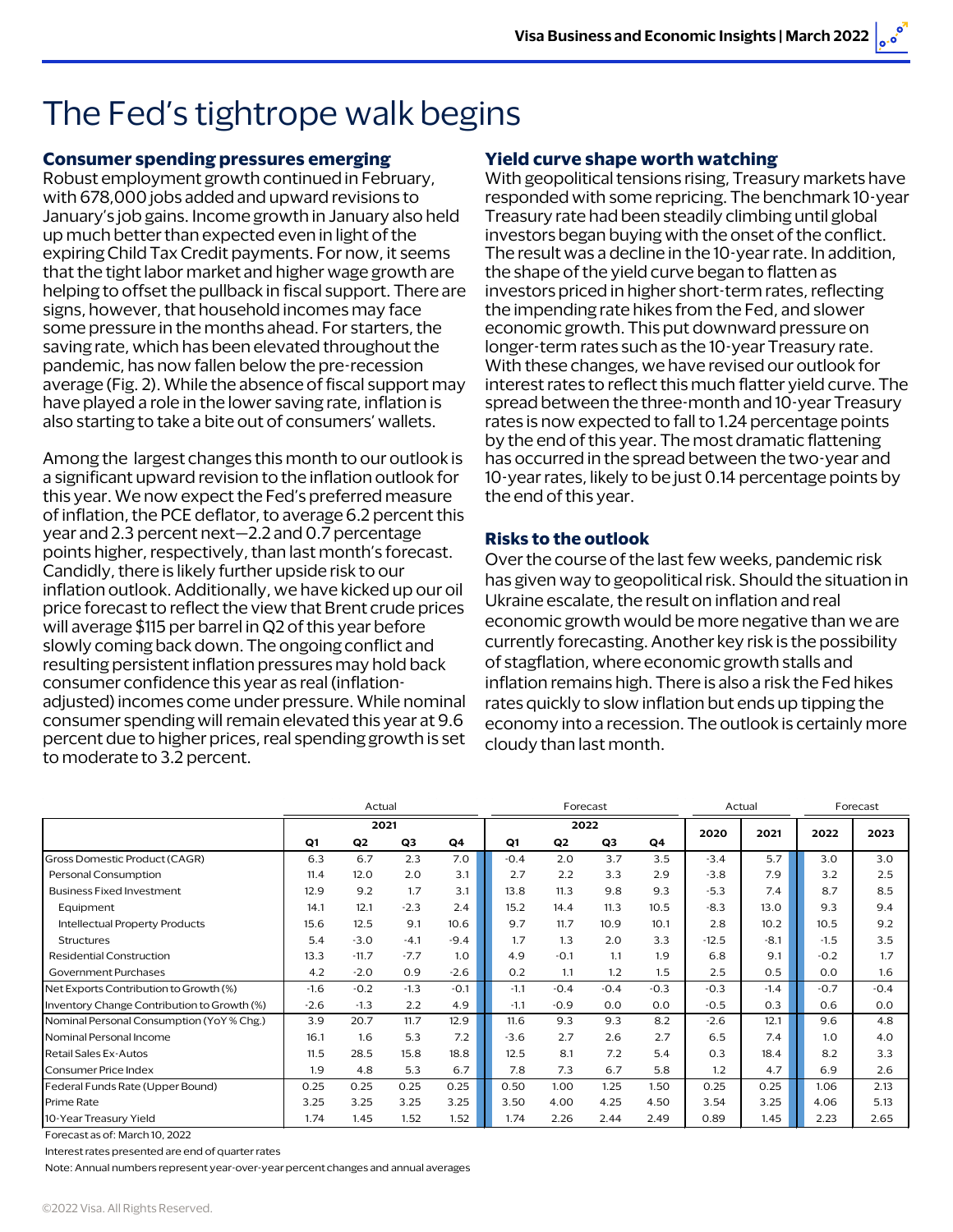## Forward Looking Statements

This report may contain forward-looking statements within the meaning of the U.S. Private Securities Litigation Reform Art of 1995. These statements are generally identified by words such as "outlook", "forecast", "projected", "could", "expects", "will" and other similar expressions. Examples of such forward-looking statements include, but are not limited to, statement we make about Visa's business, economic outlooks, population expansion and analyses. All statements other than statements of historical fact could be forwardlooking statements, which speak only as of the date they are made, are not guarantees of future performance and are subject to certain risks, uncertainties and other factors, many of which are beyond our control and are difficult to predict. We describe risks and uncertainties that could cause actual results to differ materially from those expressed in, or implied by, any of these forward-looking statements in our filings with the SEC. Expect as required by law, we do not intend to update or revise any forward-looking statements as a result of new information, future events or otherwise

## Disclaimer

Case studies, comparisons, statistics, research and recommendations are provided "AS IS" and intended for informational purpo ses only and should not be relied upon for operational, marketing, legal, technical, tax, financial or other advice. Visa Inc. neither makes any warranty or representation as to the completeness or accuracy of the information within this document, nor assumes any liability or responsibility that may result from reliance on such information. The Information contained herein is not intended as investment or legal advice, and readers are encouraged to seek the advice of a competent professional where such advice is required.

#### **Visa Business and Economic Insights Staff**

| wbest@visa.com         |  |  |  |  |  |
|------------------------|--|--|--|--|--|
| bcundiff@visa.com      |  |  |  |  |  |
| michael.brown@visa.com |  |  |  |  |  |
| laurenta@visa.com      |  |  |  |  |  |
| rlung@visa.com         |  |  |  |  |  |
| gmaguire@visa.com      |  |  |  |  |  |
| mbardast@visa.com      |  |  |  |  |  |
| jdoettli@visa.com      |  |  |  |  |  |
| mnevski@visa.com       |  |  |  |  |  |
| dbatbold@visa.com      |  |  |  |  |  |
| bewright@visa.com      |  |  |  |  |  |
| wiclark@visa.com       |  |  |  |  |  |
| anpascua@visa.com      |  |  |  |  |  |
| mtadesse@visa.com      |  |  |  |  |  |
| woonng@visa.com        |  |  |  |  |  |
| jultang@visa.com       |  |  |  |  |  |
|                        |  |  |  |  |  |

**For more information, please visit us at [Visa.com/Economicinsights](http://www.visa.com/EconomicInsights) or [VisaEconomicInsights@visa.com.](mailto:VisaEconomicInsights@visa.com)**